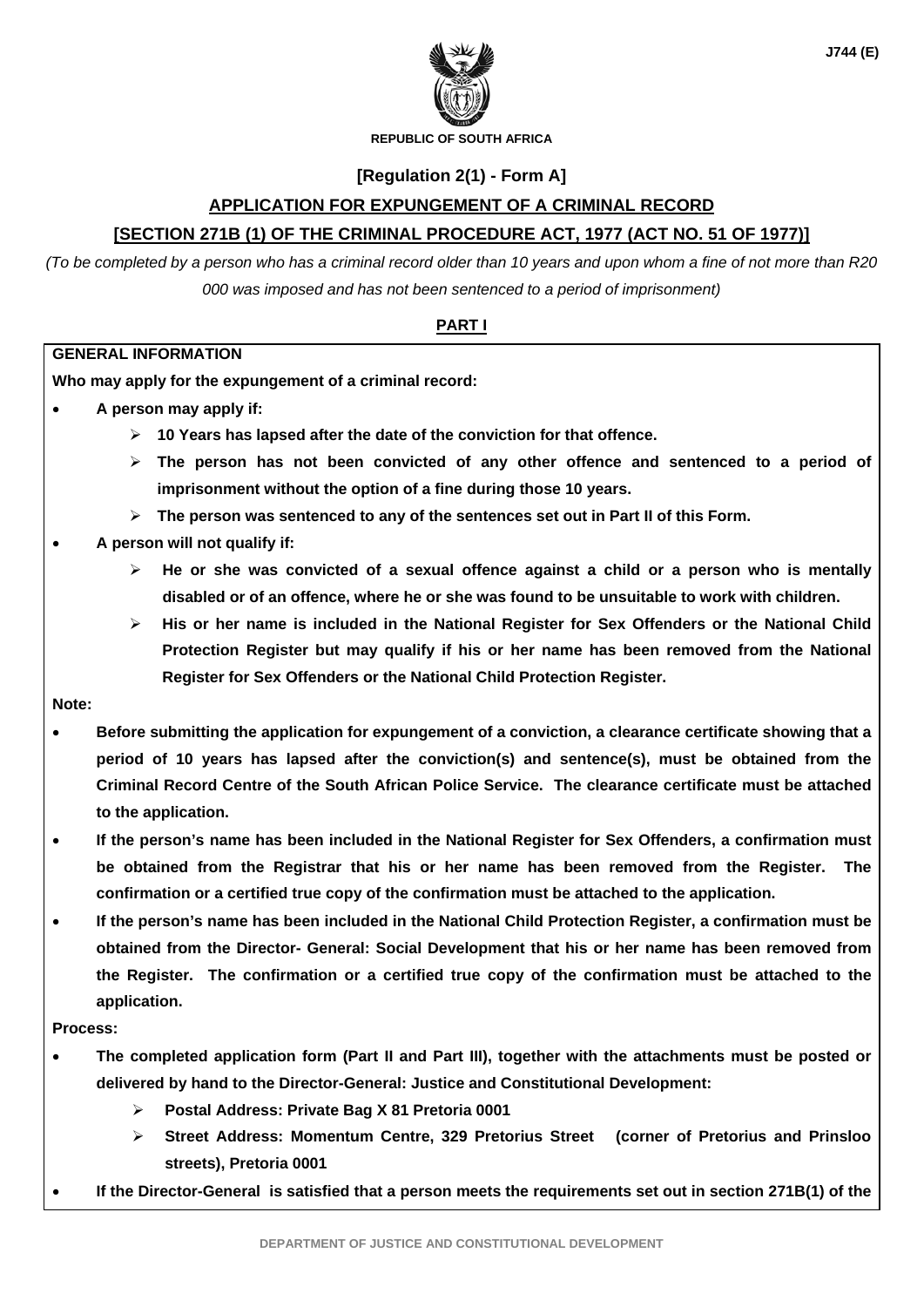- **The certificate of expungement issued by the Director-General will be submitted to the head of the Criminal Record Centre of the South African Police Service within 14 working days.**
- **If the application for expungement is refused, the person will be informed by post of this decision and reasons for the decision.**
- **The head of the Criminal Record Centre of the South African Police Service will, within 21 working, days confirm to the person in writing that the conviction(s) and sentence(s) in question has/have been expunged.**

**Note: Failure to complete the form in full or to attach the required documents may cause the application for expungement to be delayed.** 

# **PART II**

# **APPLICATION FOR EXPUNGEMENT OF A CRIMINAL RECORD IN TERMS OF SECTION 271B OF THE CRIMINAL PROCEDURE ACT, 1977 (ACT NO. 51 OF 1977)**

*(If the space provided is insufficient, information should be supplied on a separate page*)

|                                                                           | (full name and surname of applicant), |                |      |  |  |  |
|---------------------------------------------------------------------------|---------------------------------------|----------------|------|--|--|--|
|                                                                           | ID Number.                            |                |      |  |  |  |
|                                                                           | or Passport number                    |                |      |  |  |  |
|                                                                           | or Date of birth                      |                |      |  |  |  |
| was convicted of the following offence(s) and on date(s) appearing below: |                                       |                |      |  |  |  |
|                                                                           |                                       | <b>OFFENCE</b> | DATF |  |  |  |

| $\sqrt{11}$ $\sqrt{11}$ | $5 - 1$ |
|-------------------------|---------|
|                         |         |
|                         |         |
|                         |         |
|                         |         |
|                         |         |
|                         |         |
|                         |         |
|                         |         |
|                         |         |
|                         |         |

**(ii)** The following sentence(s) was imposed on me:

### **Mark the sentence(s) imposed with an X**

The passing of the sentence was postponed.

Cautioned and discharged.

Fine imposed did not exceed R 20 000. The fine imposed was R ……………………………………………………

Corporal punishment (lashes).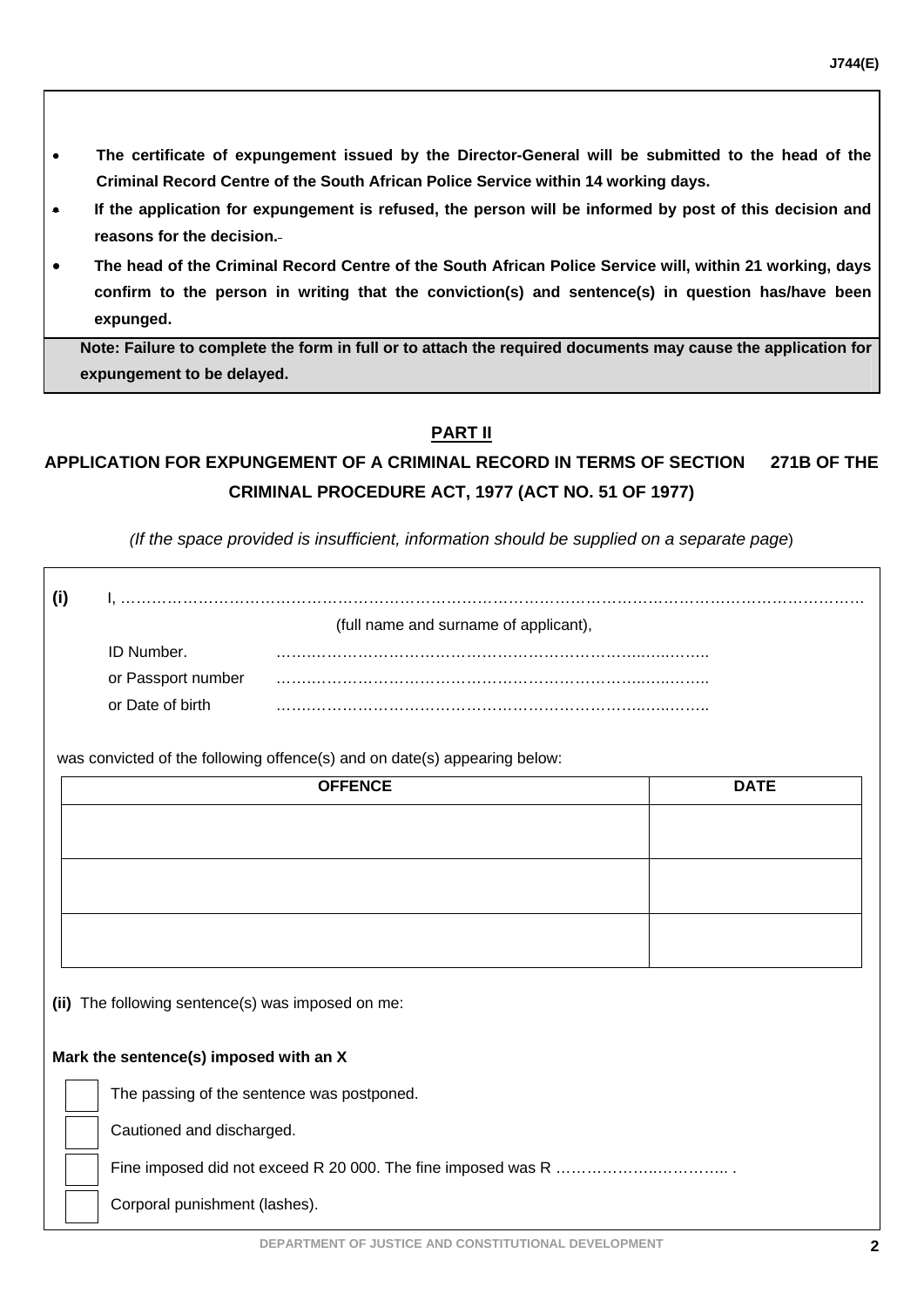|       | Sentence of imprisonment was wholly suspended.                                                          |  |  |  |  |
|-------|---------------------------------------------------------------------------------------------------------|--|--|--|--|
|       | Correctional supervision.                                                                               |  |  |  |  |
|       | Periodical imprisonment.                                                                                |  |  |  |  |
|       |                                                                                                         |  |  |  |  |
|       | A period of years has lapsed after the date of my conviction.                                           |  |  |  |  |
| (iii) | I have not been convicted during the 10 year period of any other offence and been sentenced to a        |  |  |  |  |
|       | period of imprisonment without the option of a fine.                                                    |  |  |  |  |
|       |                                                                                                         |  |  |  |  |
|       |                                                                                                         |  |  |  |  |
| (iv)  |                                                                                                         |  |  |  |  |
|       | African Police Service reflecting that a period of 10 years has lapsed after the date of the conviction |  |  |  |  |
|       | is attached.                                                                                            |  |  |  |  |
|       |                                                                                                         |  |  |  |  |
|       | * Delete whichever is not applicable/ Mark applicable with an X                                         |  |  |  |  |
| (v)   | * I was not convicted of a sexual offence against a child or a person who is mentally disabled, and     |  |  |  |  |
|       | my name is not included in the National Register for Sex Offenders.                                     |  |  |  |  |
|       | * I was convicted of a sexual offence against a child or a person who is mentally disabled and my       |  |  |  |  |
|       |                                                                                                         |  |  |  |  |
|       |                                                                                                         |  |  |  |  |
|       | attached.                                                                                               |  |  |  |  |
|       |                                                                                                         |  |  |  |  |
| (vi)  | * I was not found unsuitable to work with children by a criminal court and my name is not included in   |  |  |  |  |
|       | the National Child Protection Register.                                                                 |  |  |  |  |
|       | * I was found unsuitable to work with children by a criminal court and my name was included in the      |  |  |  |  |
|       |                                                                                                         |  |  |  |  |
|       |                                                                                                         |  |  |  |  |
|       | Development is attached.                                                                                |  |  |  |  |
|       |                                                                                                         |  |  |  |  |
| (vii) | I request that a certificate of expungement be issued directing that the conviction be expunged from    |  |  |  |  |
|       | my record in terms of section 271B(2) of the Act.                                                       |  |  |  |  |
|       |                                                                                                         |  |  |  |  |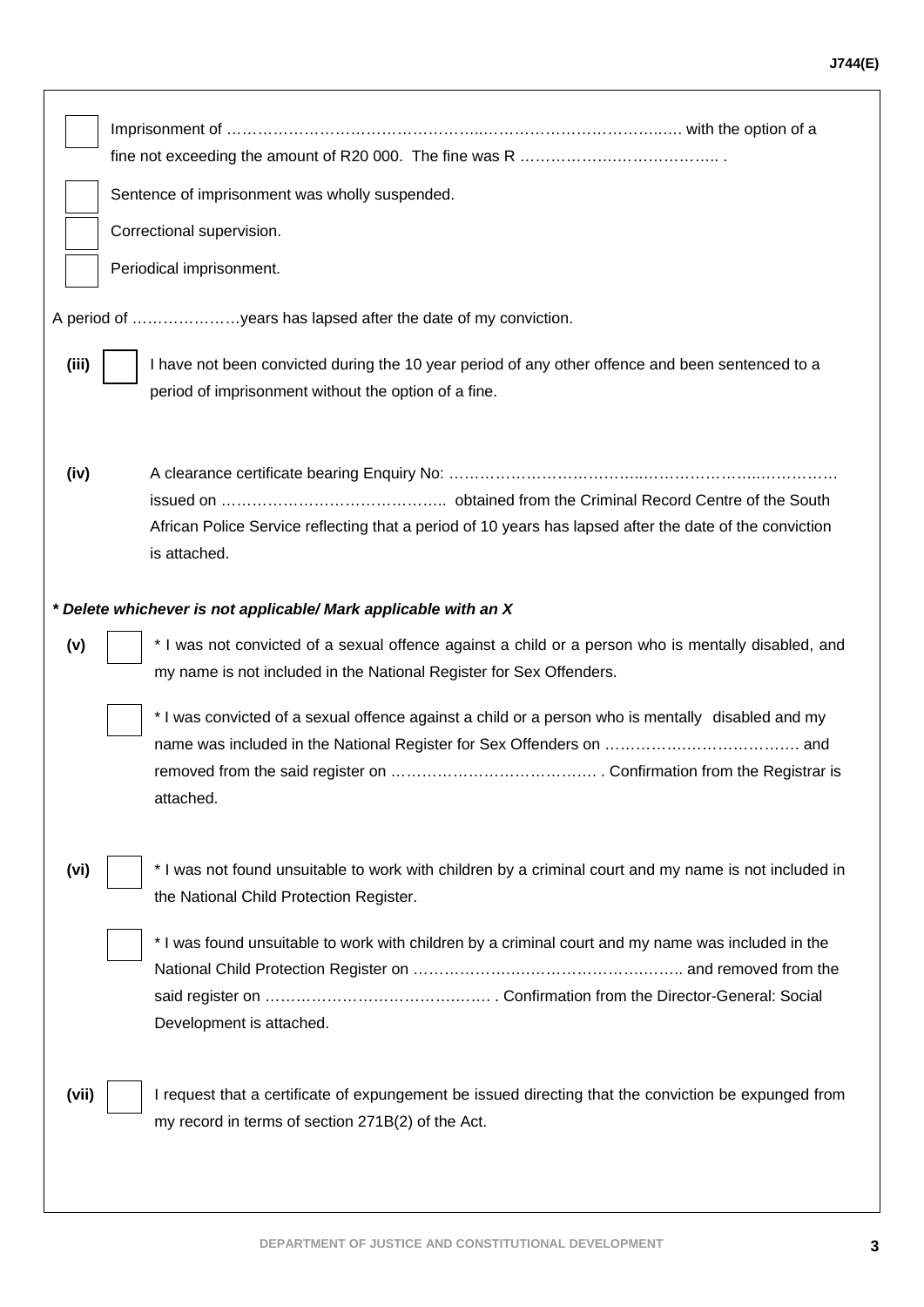# **PART III**

# **PERSONAL AND CONTACT DETAILS OF THE APPLICANT**

| (i)  | PERSONAL DETAILS             |  |
|------|------------------------------|--|
|      | Surname:                     |  |
|      | Full names:                  |  |
|      | ID Number:                   |  |
|      | or Passport number:          |  |
|      | or Date of birth:            |  |
|      |                              |  |
|      |                              |  |
| (ii) | <b>CONTACT DETAILS</b>       |  |
|      | <b>Residential address:</b>  |  |
|      |                              |  |
|      |                              |  |
|      |                              |  |
|      |                              |  |
|      | Postal address:              |  |
|      |                              |  |
|      |                              |  |
|      |                              |  |
|      |                              |  |
|      | Telephone numbers:           |  |
|      | Work:                        |  |
|      | Home:                        |  |
|      | Cell phone:                  |  |
|      |                              |  |
|      | E-mail address:              |  |
|      | Fax number:                  |  |
|      |                              |  |
|      |                              |  |
|      |                              |  |
|      |                              |  |
|      |                              |  |
|      |                              |  |
|      |                              |  |
|      |                              |  |
|      | <b>SIGNATURE (Applicant)</b> |  |
|      |                              |  |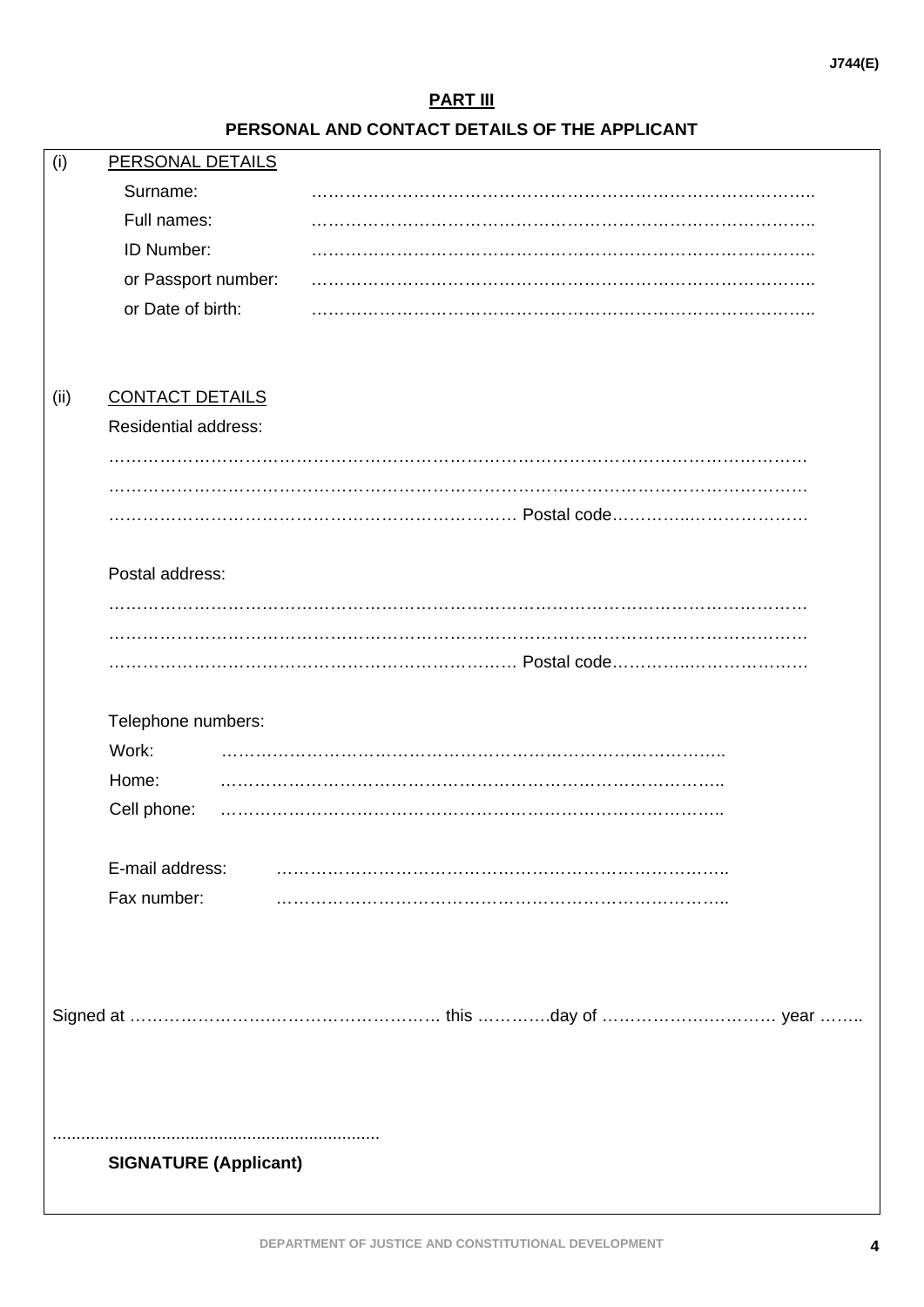**For official use only: Reference No** ……………………………………………………

# **NAME OF APPLICANT:** …………………………………………………………………………………………………..

| (i)   | <b>Responsible official: Recommendation</b> |                                                                                                               |
|-------|---------------------------------------------|---------------------------------------------------------------------------------------------------------------|
|       |                                             |                                                                                                               |
|       |                                             |                                                                                                               |
|       |                                             |                                                                                                               |
|       |                                             |                                                                                                               |
|       |                                             |                                                                                                               |
|       |                                             |                                                                                                               |
|       |                                             |                                                                                                               |
|       |                                             |                                                                                                               |
|       | Signed                                      | Date                                                                                                          |
| (i)   | <b>Checking official: Recommendation</b>    |                                                                                                               |
|       |                                             |                                                                                                               |
|       |                                             |                                                                                                               |
|       |                                             |                                                                                                               |
|       |                                             |                                                                                                               |
|       |                                             |                                                                                                               |
|       |                                             |                                                                                                               |
|       |                                             |                                                                                                               |
|       |                                             |                                                                                                               |
|       | Signed                                      | Date                                                                                                          |
|       |                                             |                                                                                                               |
| (iii) | Director - General: Decision                |                                                                                                               |
|       | I am satisfied that                         |                                                                                                               |
|       |                                             | (name of applicant)                                                                                           |
|       |                                             | complies with the criteria set out in section 271B(1) for the issuing of a certificate of expungement and I   |
|       |                                             | therefore direct that the particular offence(s) and sentence(s) in question on his/her criminal record be     |
|       | expunged.                                   |                                                                                                               |
|       |                                             |                                                                                                               |
|       |                                             | I therefore, in terms of section 271B(2), issue the attached certificate of expungement. I request that       |
|       |                                             |                                                                                                               |
|       |                                             |                                                                                                               |
|       |                                             | certificate to the head of the Criminal Record Centre to be dealt with in accordance with section 271D of the |
| Act.  |                                             |                                                                                                               |
|       |                                             |                                                                                                               |